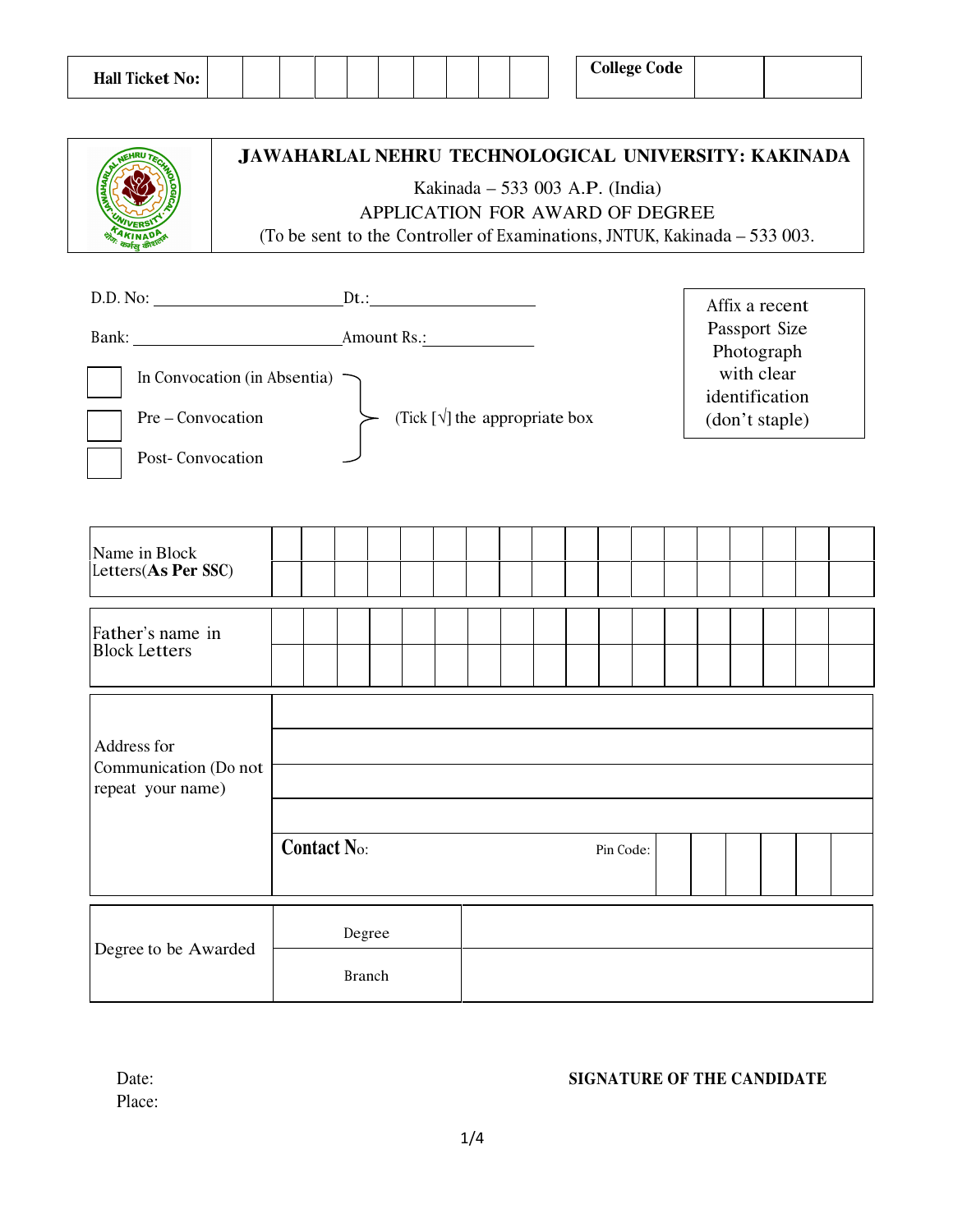#### (**To be filled in by the Office of the Controller of Examinations, JNTUK, Kakinada)**

| Class:<br>Date:                          | CONTROLLER OF EXAMIANTIONS                                                                     |
|------------------------------------------|------------------------------------------------------------------------------------------------|
|                                          |                                                                                                |
|                                          | (To be filled in by the Office of the Registrar, JNTUK, Kakinada)                              |
| $\mathbf{on}$                            | 1. The award of Degree to the applicant was endorsed by the Academic Senate at it meeting held |
|                                          |                                                                                                |
|                                          | 2. The Executive Council approved the award of Degree to the applicant at it meeting held      |
|                                          | 3. Degree bearing number was awarded to the applicant at the                                   |
|                                          |                                                                                                |
|                                          |                                                                                                |
| 5. The Degree certificate may be issued. |                                                                                                |
|                                          |                                                                                                |

Dispatching Clerk, JNTUK, Kakinada.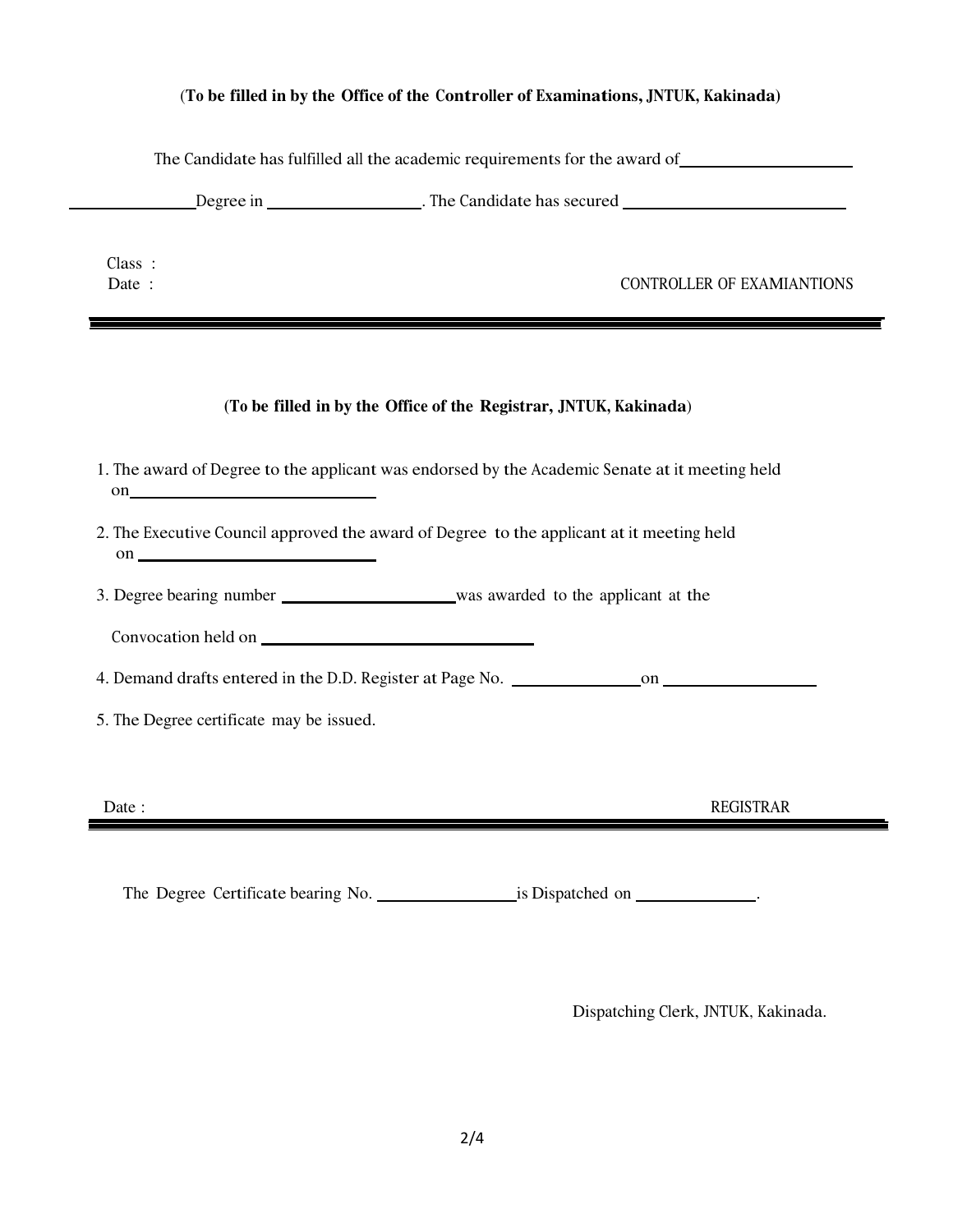#### **FOR POSTAL USE ONLY: LABELS FOR PERMANENT ADDRESS (Write in CAPITAL LETTERS ONLY)**

Note: As your Degree will be sent by post, write your full address neatly and legibly.

| Affix a recent Passport<br>Size Photograph with<br>clear identification<br>(don't staple) | <b>HTNO</b>                                  |
|-------------------------------------------------------------------------------------------|----------------------------------------------|
|                                                                                           | <b>NAME</b>                                  |
|                                                                                           | <b>FATHER'S NAME</b><br>$\ddot{\phantom{a}}$ |
|                                                                                           | <b>EMAIL ID</b><br>$\ddot{\cdot}$            |
|                                                                                           | <b>CONTACT NO</b>                            |
|                                                                                           | <b>ALT-CONTACTNO:</b>                        |
|                                                                                           | <b>ADDRESS</b><br>$\ddot{\cdot}$             |
|                                                                                           | <b>PINCODE</b>                               |

**FOR POSTAL USE ONLY:**

-------------------------------------------------------------------------------------------------------------------------------------------------------

### **LABELS FOR PERMANENT ADDRESS (Write in CAPITAL LETTERS ONLY)**

Note: As your Degree will be sent by post, write your full address neatly and legibly.

| <b>HTNO</b>           |                      |
|-----------------------|----------------------|
| <b>NAME</b>           | $\ddot{\cdot}$       |
| <b>FATHER'S NAME</b>  | $\ddot{\cdot}$       |
| <b>EMAIL ID</b>       |                      |
| <b>CONTACT NO</b>     | $\ddot{\cdot}$       |
| <b>ALT-CONTACTNO:</b> |                      |
| <b>ADDRESS</b>        | $\ddot{\phantom{a}}$ |
| <b>PINCODE</b>        |                      |